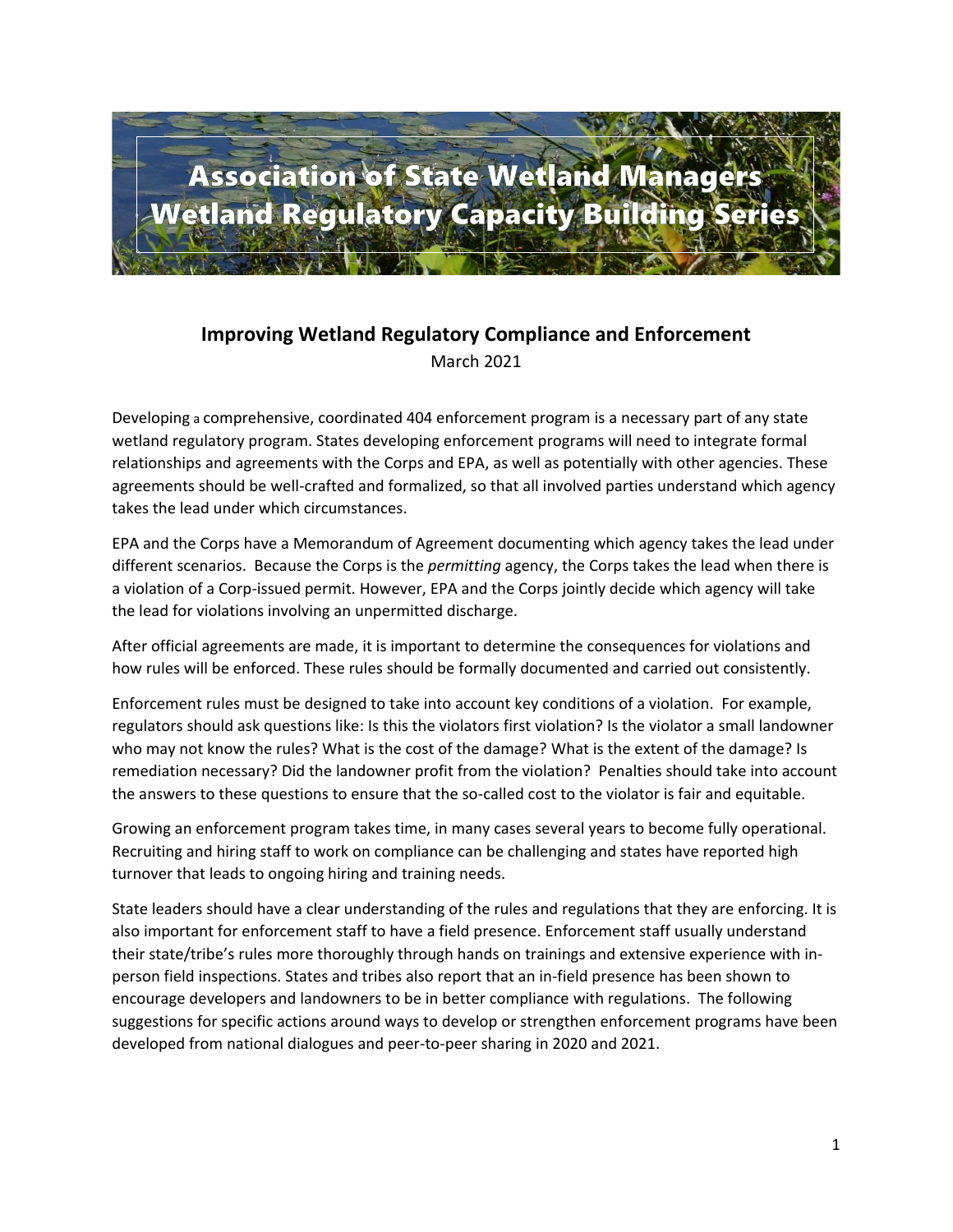# **Establish jurisdiction and develop a strong regulatory or legal foundation**

You want to have something on the books that shows why you have a stake in the protection of water resources. On the federal level there are statutes like the Clean Water Act. On the state side you may have some interest beyond the 404 program that demarks interest in the protection of aquatic resources. You should also be aware of case law. If your guidance is vague then a court could interpret your guidance which could be good or bad for the policy. It is best to ensure that the guidance and policies are firmly rooted in statute so there is little room for interpretation.

## **Establish and adopt written policies and procedures for enforcement**

This will ensure that you consistently, equitably, and fairly follow your policies and guidance. Group trainings will help get everyone on the same page and ensure that enforcement is conducted consistently. Make it someone's job to review all enforcement rulings to ensure consistency. Guidance should be consistently followed yet flexible enough to allow for some descension. The policies and procedures should cover factors such as:

- o **I**s the noncompliance willful or negligent?
- $\circ$  Is the noncompliance a paper one (not filing monitoring reports) or a physical one (filling in a wetland?
- o How frequent is the noncompliance?
- o How much did the landowner benefit from the noncompliance?
- $\circ$  Is the landowner or permittee a large entity or a small "mom and Pop" operation?
- o What actions did the landowner or permittee take to remediate the noncompliance?

#### **Work to secure sustainable funding and staffing for enforcement activities**

There are a variety of potential funding sources for environmental enforcement programs including general revenues, pollution taxes or fees, inspection charges, permit or license fees. Some of the most successful regulatory programs receive a significant amount of funding separate of the state budgeting process. This allows the agency to operate independent of state budget constraints<sup>i</sup>. Be prepared for staff turnover as you develop new compliance and enforcement programs.

## **Develop investigation tools, procedures, and plans**

States and tribes should develop enforcement checklists, plans, and specific procedures for site visits. Arriving for a site inspection prepared is essential, as unpreparedness can look unprofessional and damage an agency's reputation and can also lead to inspectors missing important evidence of noncompliance. Prioritize efforts that include public outreach and education. If everyone is on the same page the entire enforcement program will flow smother from permitting to inspection and investigation. Again, training staff will help keep everyone on the same page with the same information. However, these trainings will need to extend beyond agency staff to ensure that both the regulated community understands the procedure and lawmakers who are developing the statutes that your agency depends on to regulate. An uninformed regulated community creates more work for the agency, while uninformed lawmakers could undermine regulations and statutes that are working<sup>ii</sup>.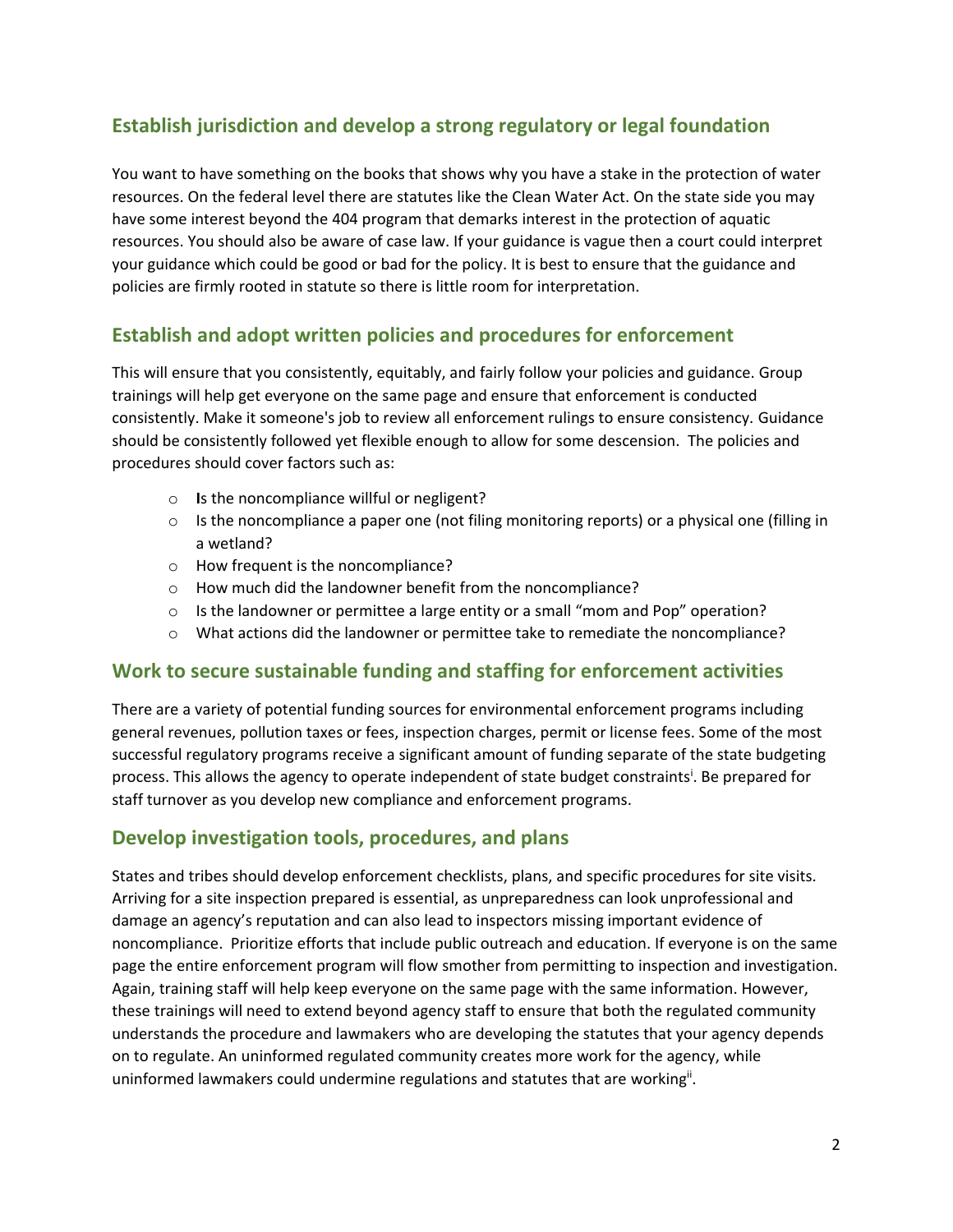## **Enforcement tools, activities, and compliance mechanisms**

There are several options for state and federal agencies when looking to enforce rules and penalize violations:

- First, there are administrative orders. Filling an administrative order against a violator will request information from the violator while also serving as notice to them that they may be in violation of a rule. They can also be used to request site access. Administrative orders can be bilateral (an agreement between the agency and the respondent) or a unilateral order (an agency orders the respondent to do some task).
- Second, there are financial penalties. Financial penalties function as a deterrence and encourage fair and equitable treatment of the regulated community. Penalties also take into consideration any advantage that may have been gained by not getting the proper permit. For example, if someone wants to build condos because the market is hot, that economic benefit will be considered when determining the penalty to ensure there is no benefit to not getting the permit or violating the permit.
- Third, there are compliance mechanisms. It is easiest to encourage permittees to comply with existing rules without using enforcement tools. Site visits and having staff in the field will encourage permittees to comply in order to avoid punishment.
- Fourth, there are injunctions. Injunctions are court orders that stop a current activity or prohibit an intended activity.

## **Use a decision matrix tool**

This is one way to ensure that your regulators act consistently and understand how to resolve violations and establish compliance. Matrixes need to be simple and easy to understand but comprehensive enough that it covers most problems. It will also help to assess the seriousness of a violation which will allow your agency to carry out enforcement consistently.

## **Communicating compliance and enforcement**

When communicating compliance and enforcement, it will be important for your agencies to develop both formal agreements and informal agreements across relevant agencies and with the Corps. Formal agreements should be between relevant agencies and should lay out how the agencies will work together on enforcement. This allows you to develop joint applications for applicants, streamlining the process for them and allowing for faster agency review.

Agency staff should also work to develop informal agreements and open lines of communication with their colleagues at other agencies. Agencies in some states have put together routine multiagency meetings. They can be as frequent as you need but having the relationships established are helpful for staff in various agencies. Informal communication can also include educational events where you have interagency trainings using the expertise in the various agencies.